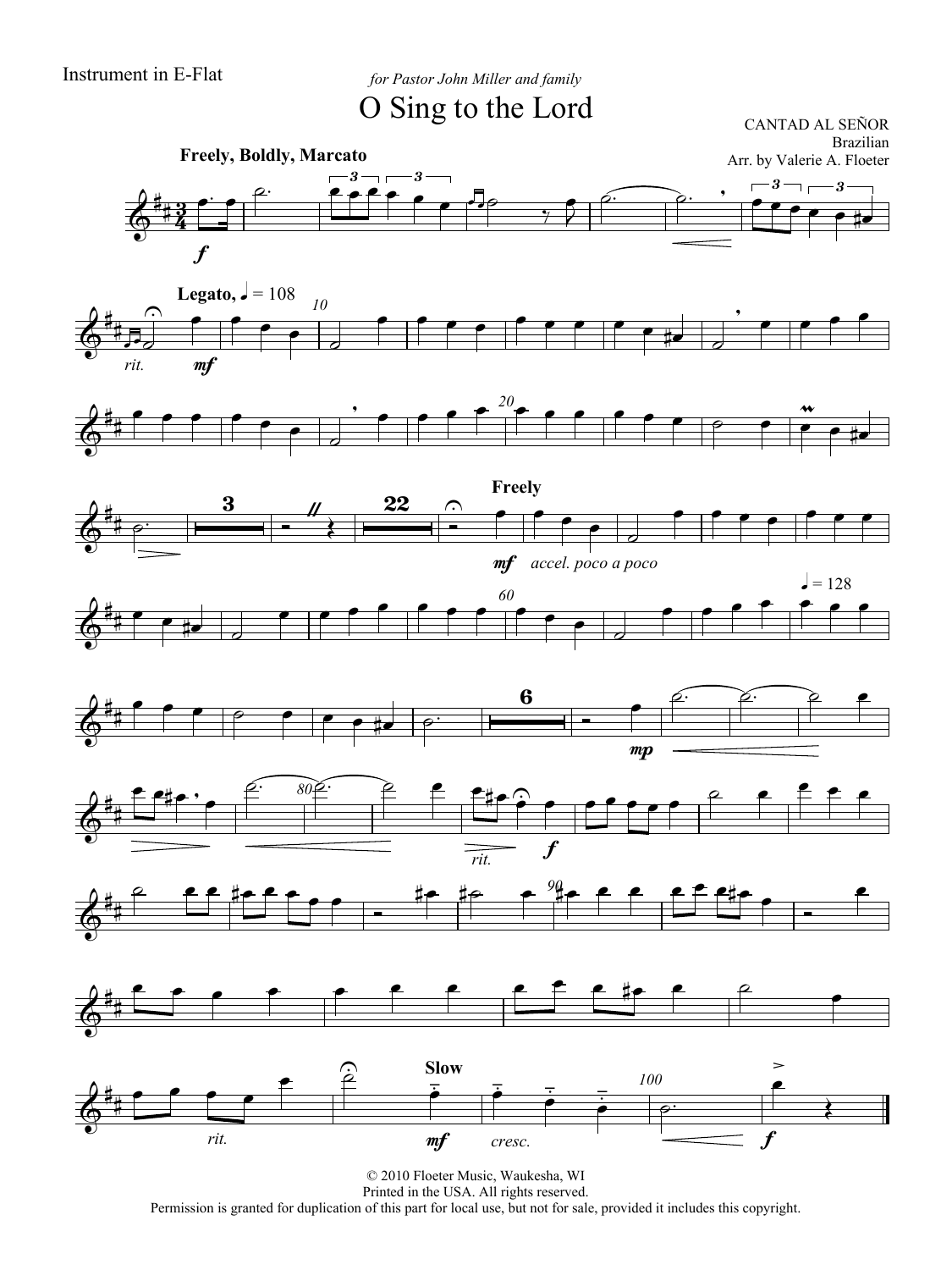

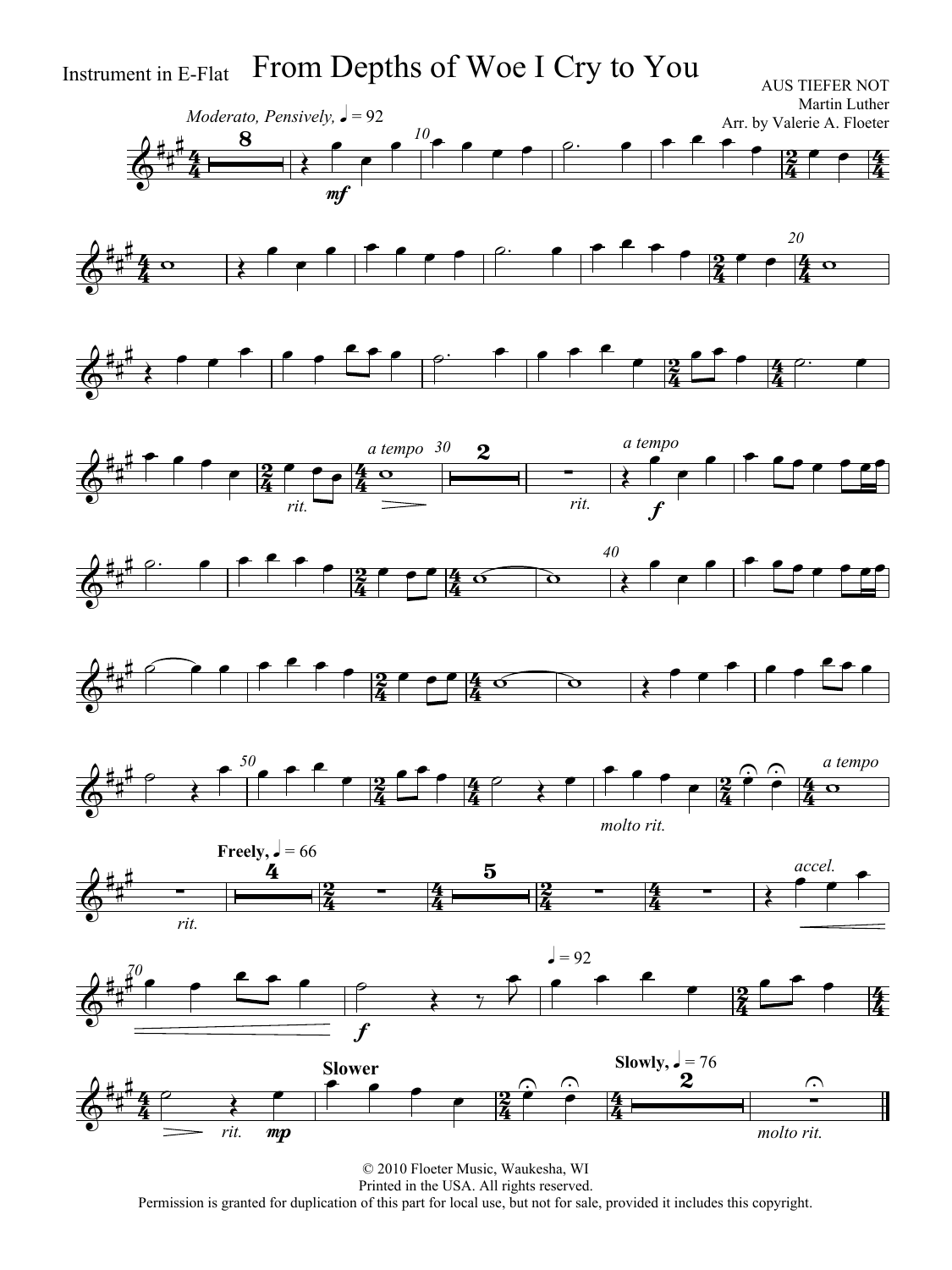Instrument in E-Flat God's Own Child, I Gladly Say It

Johann Caspar Bachofen Arr. by Valerie A. Floeter





















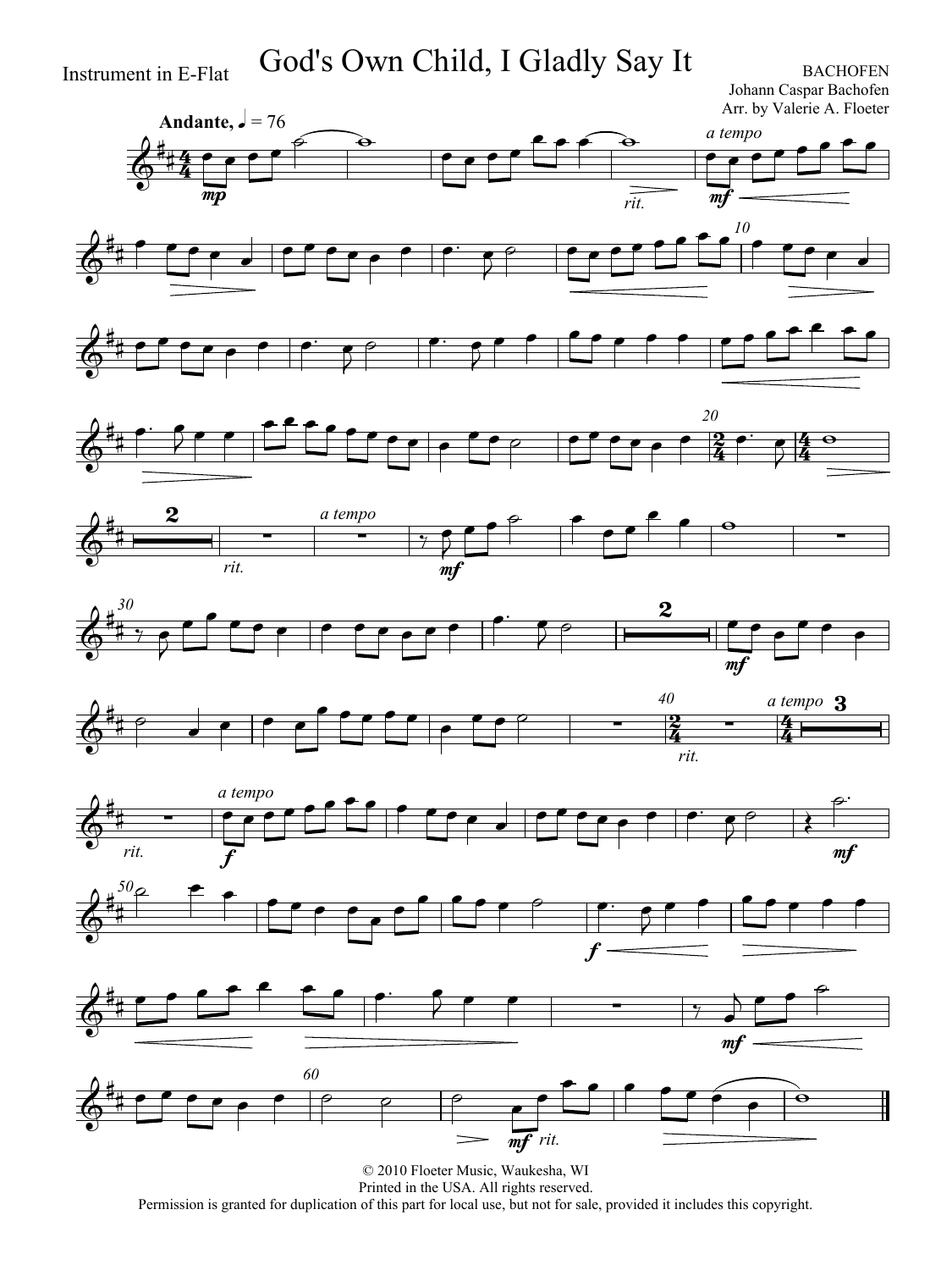I Love to Tell the Story

**HANKEY** William G. Fischer Arr. by Valerie A. Floeter



Permission is granted for duplication of this part for local use, but not for sale, provided it includes this copyright.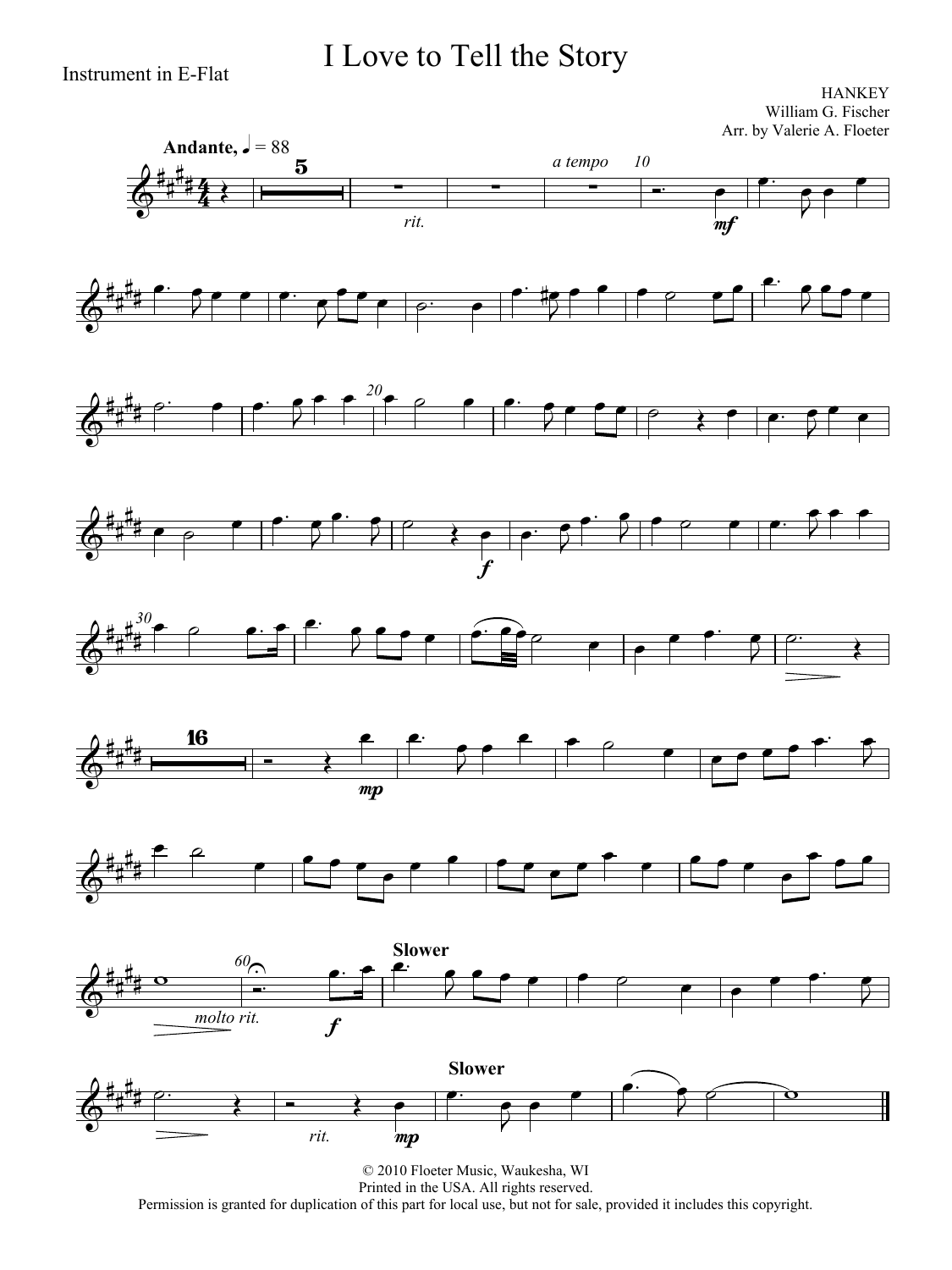### Lord Jesus Christ, You Have Prepared



© 2010 Floeter Music, Waukesha, WI Printed in the USA. All rights reserved. Permission is granted for duplication of this part for local use, but not for sale, provided it includes this copyright.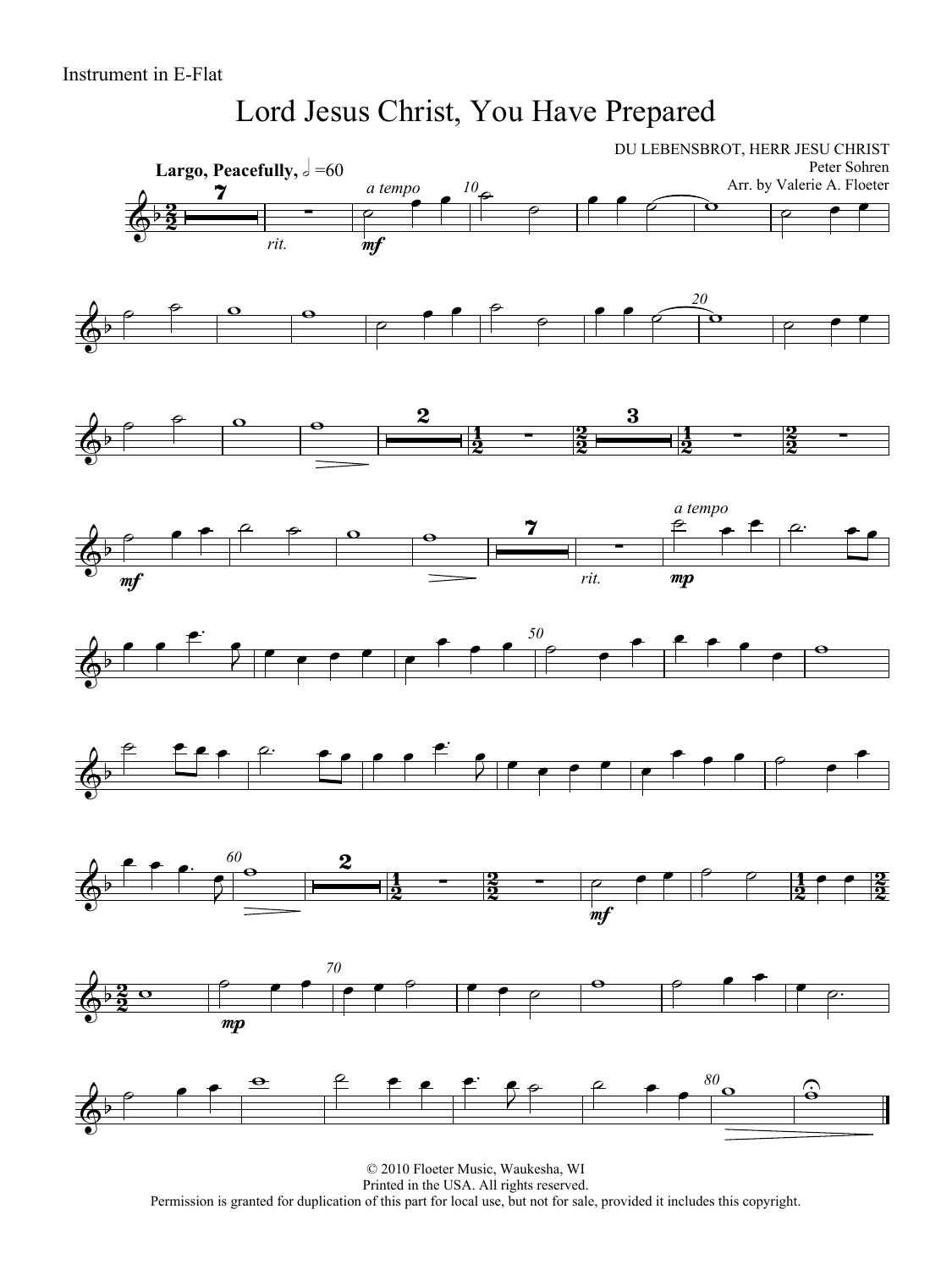# Instrument in E-Flat Once in Royal David's City

IRBY Henry J. Gauntlett



© 2010 Floeter Music, Waukesha, WI Printed in the USA. All rights reserved. Permission is granted for duplication of this part for local use, but not for sale, provided it includes this copyright.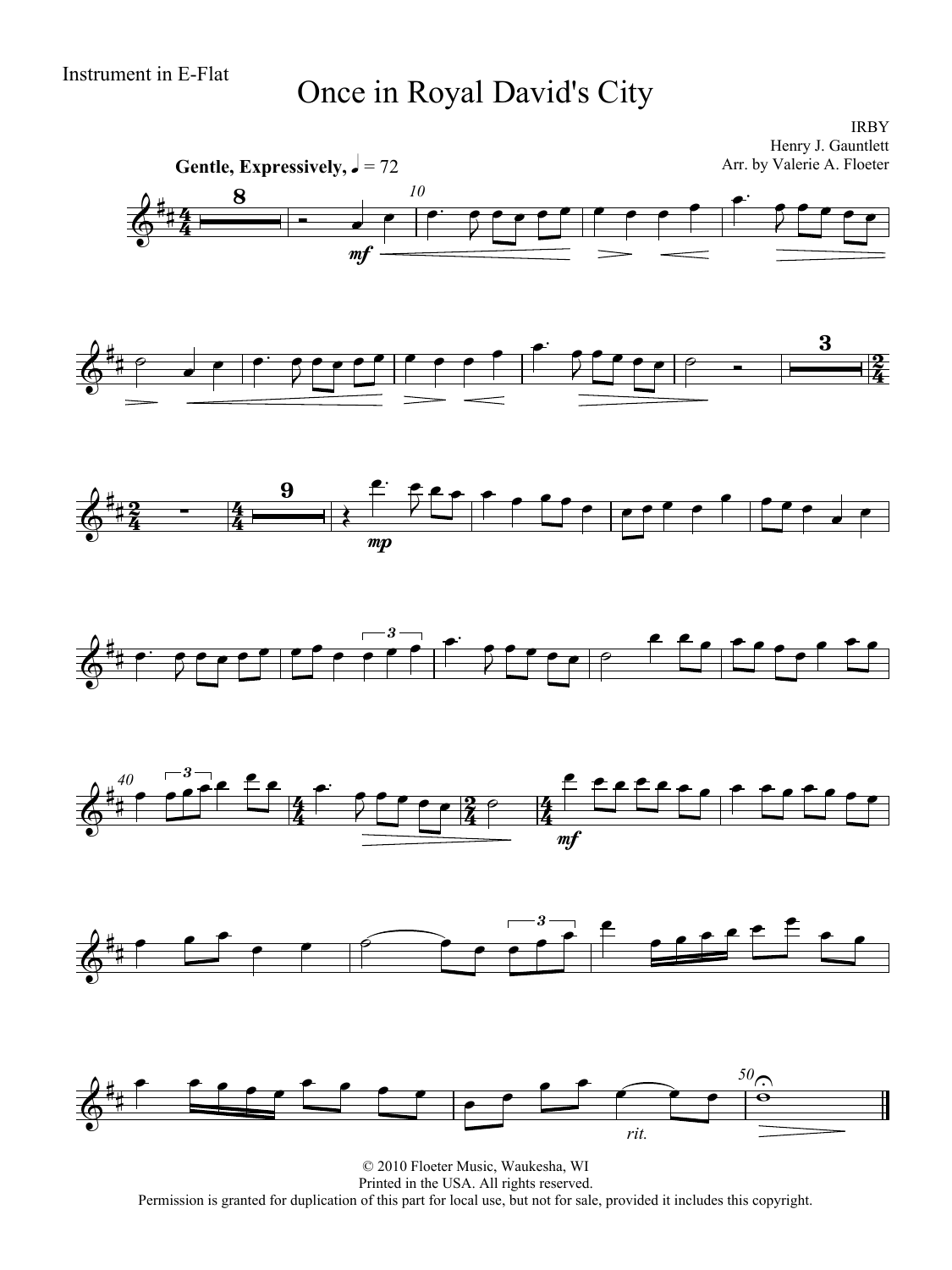#### Savior of the Nations, Come



© 2010 Floeter Music, Waukesha, WI Printed in the USA. All rights reserved. Permission is granted for duplication of this part for local use, but not for sale, provided it includes this copyright.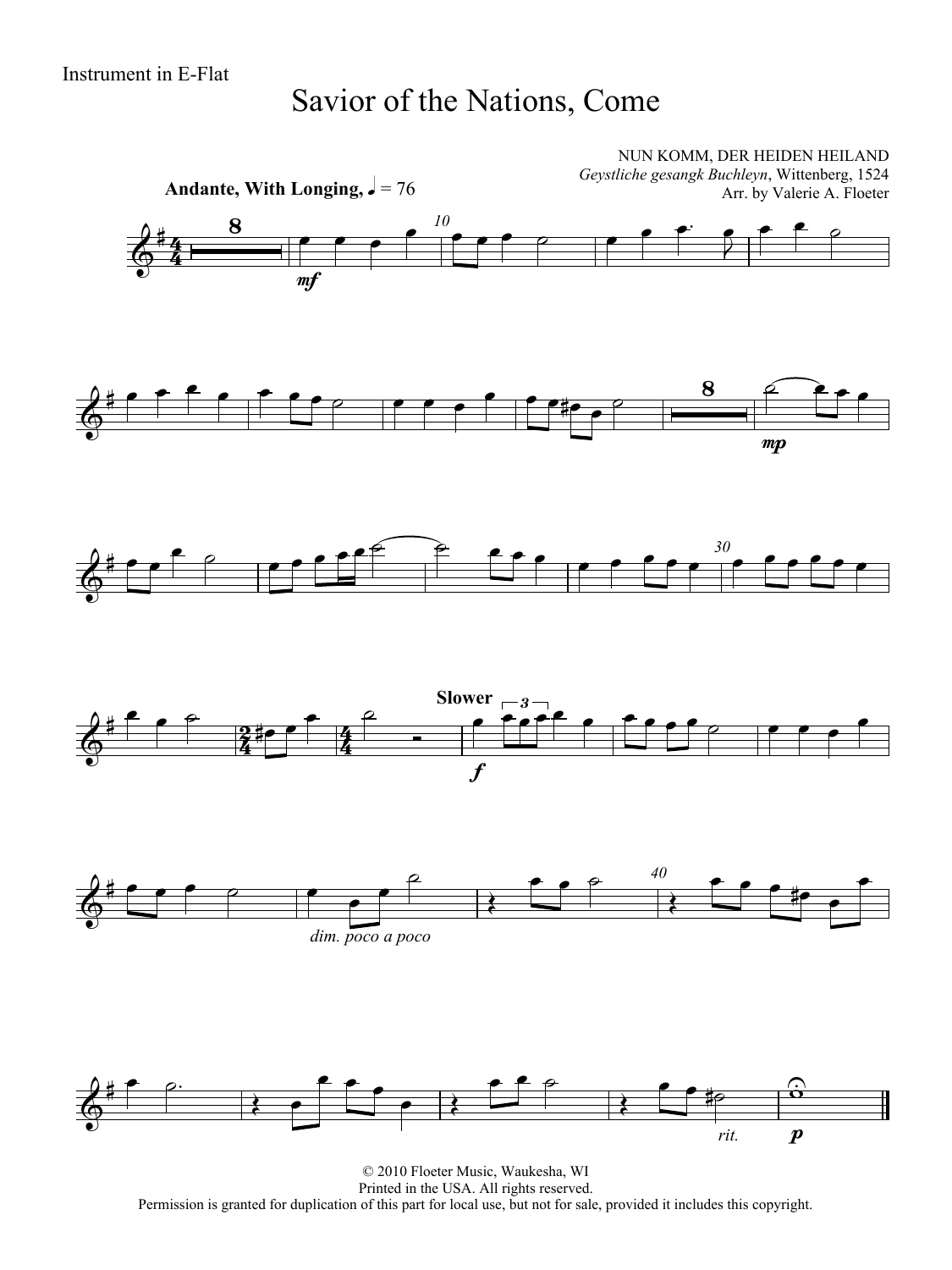## Instrument in E-Flat Stricken, Smitten, and Afflicted

O MEIN JESU, ICH MUSS STERBEN

*Geistliche Volkslieder*, Paderborn, 1850 Arr. by Valerie A. Floeter Andante,  $\frac{1}{2} = 96$  $\epsilon$   $\epsilon$  $\begin{array}{|c|c|c|c|c|}\n\hline\n\end{array}$  $\frac{\cdot \cdot \cdot}{\cdot \cdot \cdot}$  $\bullet$  $\overline{\phantom{a}}$ <u>3</u>  $\overline{\bullet}$  $\overline{2}$  $\overline{\Phi^{\flat}}$ ₹  $\frac{3}{4}$  $m<sub>i</sub>$   $\theta$   $\theta$ <del>.</del><br>. . . . . . . . *10*  $\begin{array}{c|c|c|c|c} \bullet & \bullet & \bullet & \bullet \end{array}$  $\overline{\Phi}$ mp *20*  $\rightarrow$  $\overline{\phantom{a}}$   $\overline{\phantom{a}}$   $\overline{\phantom{a}}$   $\overline{\phantom{a}}$   $\overline{\phantom{a}}$   $\overline{\phantom{a}}$   $\overline{\phantom{a}}$   $\overline{\phantom{a}}$   $\overline{\phantom{a}}$   $\overline{\phantom{a}}$   $\overline{\phantom{a}}$   $\overline{\phantom{a}}$   $\overline{\phantom{a}}$   $\overline{\phantom{a}}$   $\overline{\phantom{a}}$   $\overline{\phantom{a}}$   $\overline{\phantom{a}}$   $\overline{\phantom{a}}$   $\overline{\$ <sub>₩</sub><br>₩<del>₽<sup>₽</sup> |₽₩₽₽ ₽</del>  $\overline{\Phi^{\flat}}$  $\overline{\star}$  $\overline{m}$  $\epsilon$   $\epsilon$  $\begin{array}{|c|c|c|c|c|}\hline \rule{0pt}{1ex} \bullet & \rule{0pt}{1ex} & \rule{0pt}{1ex} \bullet & \rule{0pt}{1ex} & \rule{0pt}{1ex} & \rule{0pt}{1ex} & \rule{0pt}{1ex} & \rule{0pt}{1ex} & \rule{0pt}{1ex} & \rule{0pt}{1ex} & \rule{0pt}{1ex} & \rule{0pt}{1ex} & \rule{0pt}{1ex} & \rule{0pt}{1ex} & \rule{0pt}{1ex} & \rule{0pt}{1ex} & \rule{0pt}{1ex} & \rule{0pt}{1ex} & \rule{0pt}{1ex} & \rule{0pt}{1$  $\overrightarrow{ }$  $\frac{1}{\sqrt{1-\frac{1}{\sqrt{1-\frac{1}{\sqrt{1-\frac{1}{\sqrt{1-\frac{1}{\sqrt{1-\frac{1}{\sqrt{1-\frac{1}{\sqrt{1-\frac{1}{\sqrt{1-\frac{1}{\sqrt{1-\frac{1}{\sqrt{1-\frac{1}{\sqrt{1-\frac{1}{\sqrt{1-\frac{1}{\sqrt{1-\frac{1}{\sqrt{1-\frac{1}{\sqrt{1-\frac{1}{\sqrt{1-\frac{1}{\sqrt{1-\frac{1}{\sqrt{1-\frac{1}{\sqrt{1-\frac{1}{\sqrt{1-\frac{1}{\sqrt{1-\frac{1}{\sqrt{1-\frac{1}{\sqrt{1-\frac{1}{\sqrt{1-\frac{1$  $\overline{\phantom{a}}$  $\overline{\bullet}$  $\phi$  - -₹ mp  $\epsilon$   $\epsilon$  $\frac{1}{\sqrt{1-\frac{1}{\sqrt{1-\frac{1}{\sqrt{1-\frac{1}{\sqrt{1-\frac{1}{\sqrt{1-\frac{1}{\sqrt{1-\frac{1}{\sqrt{1-\frac{1}{\sqrt{1-\frac{1}{\sqrt{1-\frac{1}{\sqrt{1-\frac{1}{\sqrt{1-\frac{1}{\sqrt{1-\frac{1}{\sqrt{1-\frac{1}{\sqrt{1-\frac{1}{\sqrt{1-\frac{1}{\sqrt{1-\frac{1}{\sqrt{1-\frac{1}{\sqrt{1-\frac{1}{\sqrt{1-\frac{1}{\sqrt{1-\frac{1}{\sqrt{1-\frac{1}{\sqrt{1-\frac{1}{\sqrt{1-\frac{1}{\sqrt{1-\frac{1$  *30*  $\overline{\phantom{a}}$  $\overrightarrow{e}$   $\overrightarrow{e}$   $\overrightarrow{e}$   $\overrightarrow{e}$   $\overrightarrow{e}$   $\overrightarrow{e}$   $\overrightarrow{e}$  $\overset{\circ}{\circ}$ mf *40*  $\begin{array}{c} \mathbf{A} & \mathbf{B} & \mathbf{B} & \mathbf{B} & \mathbf{B} & \mathbf{B} & \mathbf{B} & \mathbf{B} & \mathbf{B} & \mathbf{B} & \mathbf{B} & \mathbf{B} & \mathbf{B} & \mathbf{B} & \mathbf{B} & \mathbf{B} & \mathbf{B} & \mathbf{B} & \mathbf{B} & \mathbf{B} & \mathbf{B} & \mathbf{B} & \mathbf{B} & \mathbf{B} & \mathbf{B} & \mathbf{B} & \mathbf{B} & \mathbf{B} & \mathbf{B} & \mathbf{B} & \mathbf$ 3 Ł <u>e#e | e f f f e | f#e f f f | e f f e e #e | f</u> *50*  $\bar{z}$  $\overline{\phi}$  mp mf  $\bullet$   $\bullet$   $\bullet$   $\bullet$   $\bullet$ 3  $\begin{array}{|c|c|c|c|c|c|c|c|c|}\hline \bullet & \bullet & \bullet & \bullet & \frac{\# \bullet}{\# \bullet} \\ \hline \end{array}$  $\begin{array}{c} \overline{\phantom{a}}^{3} \ \end{array}$  $\overline{2}$  $\overline{\Phi}$  $\hat{c}$  $f$   $\mathrel{\mathop:}$   $\mathrel{\mathop:}$   $\mathrel{\mathop:}$   $\mathrel{\mathop:}$   $f$ <u>نج</u> ‡<br>#<del>[</del>  $\begin{array}{ccc} \circ & \circ & \circ & \circ \end{array}$  $\bullet$   $\bullet$   $\bullet$  $\bullet$  $\overline{\Phi^{\flat}}$  $\sum_{i=1}^{n}$ *rit.*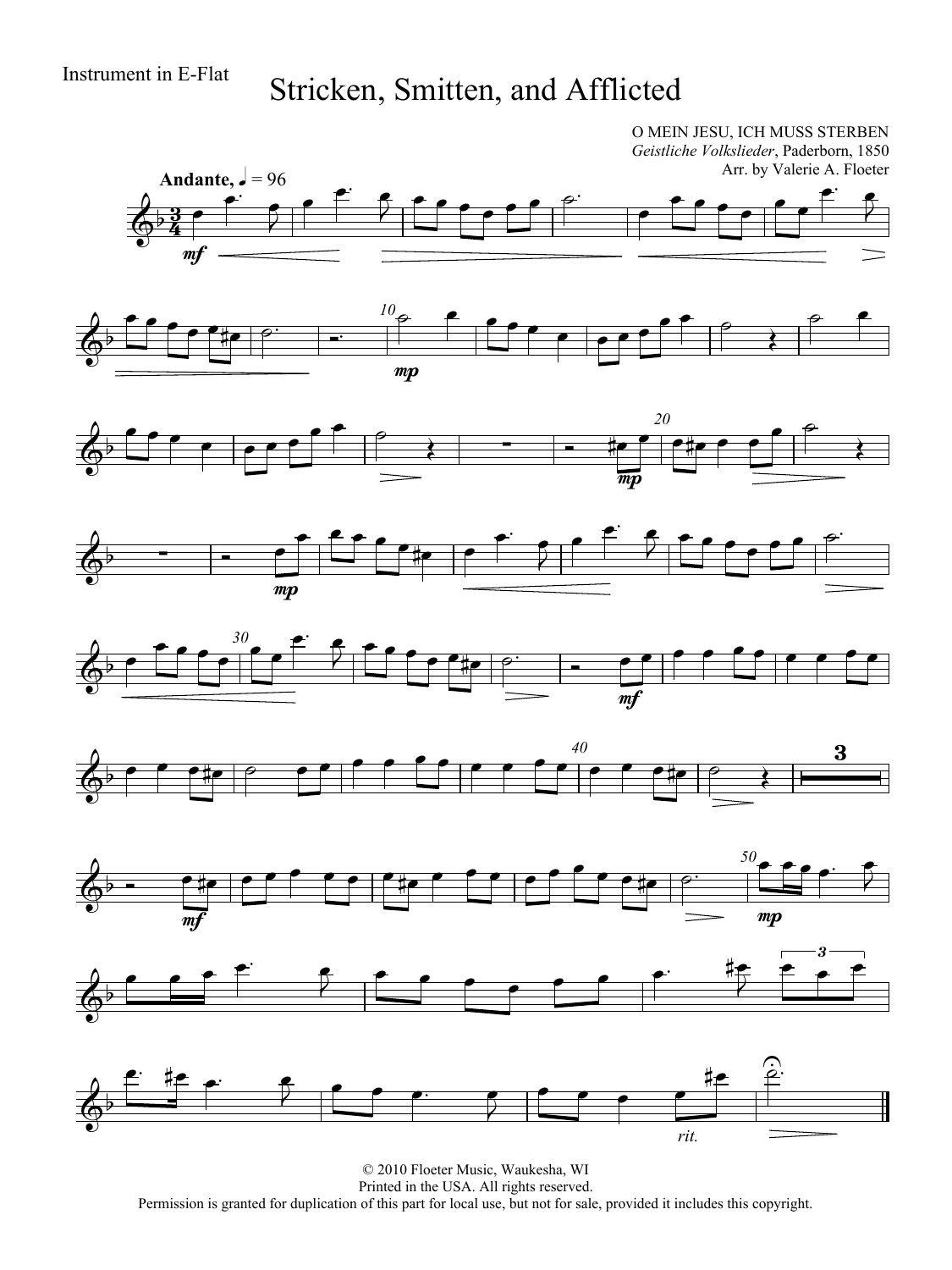## May God the Father of Our Lord

TALLIS' CANON Thomas Tallis Arr. by Valerie A. Floeter



Printed in the USA. All rights reserved.

Permission is granted for duplication of this part for local use, but not for sale, provided it includes this copyright.